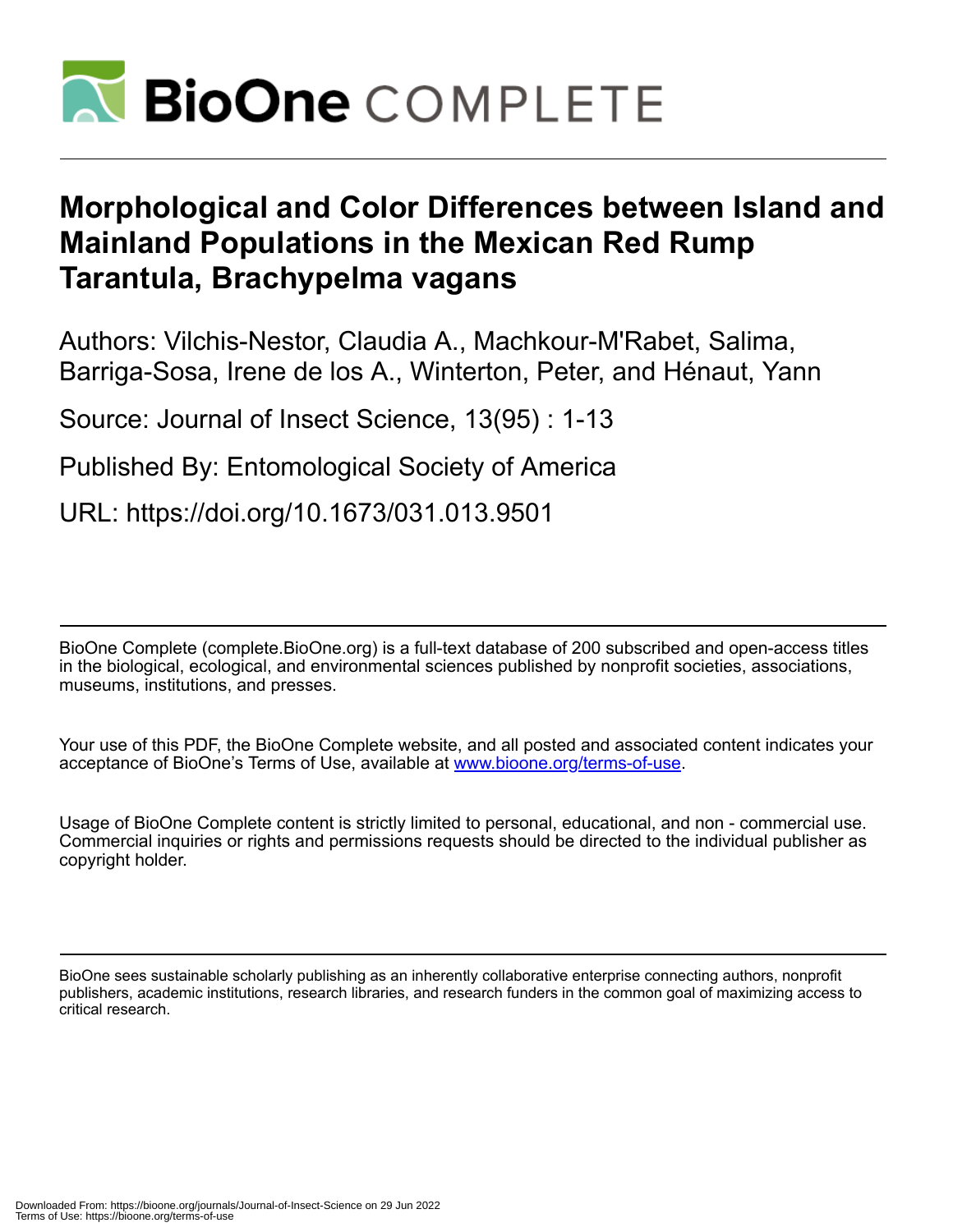

# **Morphological and color differences between island and mainland populations in the Mexican red rump tarantula,**  *Brachypelma vagans*

Claudia A. Vilchis-Nestor<sup>1a</sup>, Salima Machkour-M'Rabet<sup>1b\*</sup>, Irene de los A. Barriga-Sosa<sup>2c</sup>, Peter Winterton<sup>3d</sup>, and Yann Hénaut<sup>1e</sup>

1 Bioconservación ante el Cambio Global, El Colegio de la Frontera Sur (ECOSUR), Avenida Centenario Km 5.5, AP 424, 77014 Chetumal, Quintana Roo, Mexico

<sup>2</sup>Planta Experimental de Producción Acuícola, Departamento de Hidrobiología, División de Ciencias Biológicas y de la Salud, Universidad Autónoma Metropolitana-Iztapalapa, Mexico

3 Université de Toulouse - Paul Sabatier, 118, Route de Narbonne, F-31062 Toulouse cedex 4, France

# **Abstract**

The introduction of species into new ecosystems, especially in small and isolated regions such as islands, offers an excellent opportunity to answer questions of the evolutionary processes occurring in natural conditions on a scale that could never be achieved in laboratory conditions. In this study, we examined the Mexican red rump tarantula *Brachypelma vagans* Ausserer (Mygalomorphae: Theraphosidae), a species that was introduced to Cozumel Island, Mexico, 40 years ago. This introduction provides an exceptional model to study effects such as morphological variation between island populations and those on the mainland in open habitats facing the island. Intraspecific variation related to the color polymorphism was compared. The aim of this study was to determine the phenotypic differences between continental populations of *B. vagans* and the introduced population on Cozumel Island. Phenotypic difference was evaluated using two approaches: 1) comparison of the morphometric measurements of adult and juvenile individuals at the local scale and between continental and island populations, and 2) comparison of individual color polymorphism between mainland and island populations. Two locations were sampled within the continental part of the Yucatan peninsula and two on the island of Cozumel. The number of samples analyzed at each site was 30 individuals. The morphometric results showed significant differences between continental and island populations, with bigger individuals on the island. In addition, three new variations of the typical color pattern of *B. vagans* recorded so far were observed. This study opens the door to further investigations to elucidate the origin of the phenotypic variation of the isolated individuals on Cozumel Island. Also, the widest range of color morphs found for a tarantula species is reported.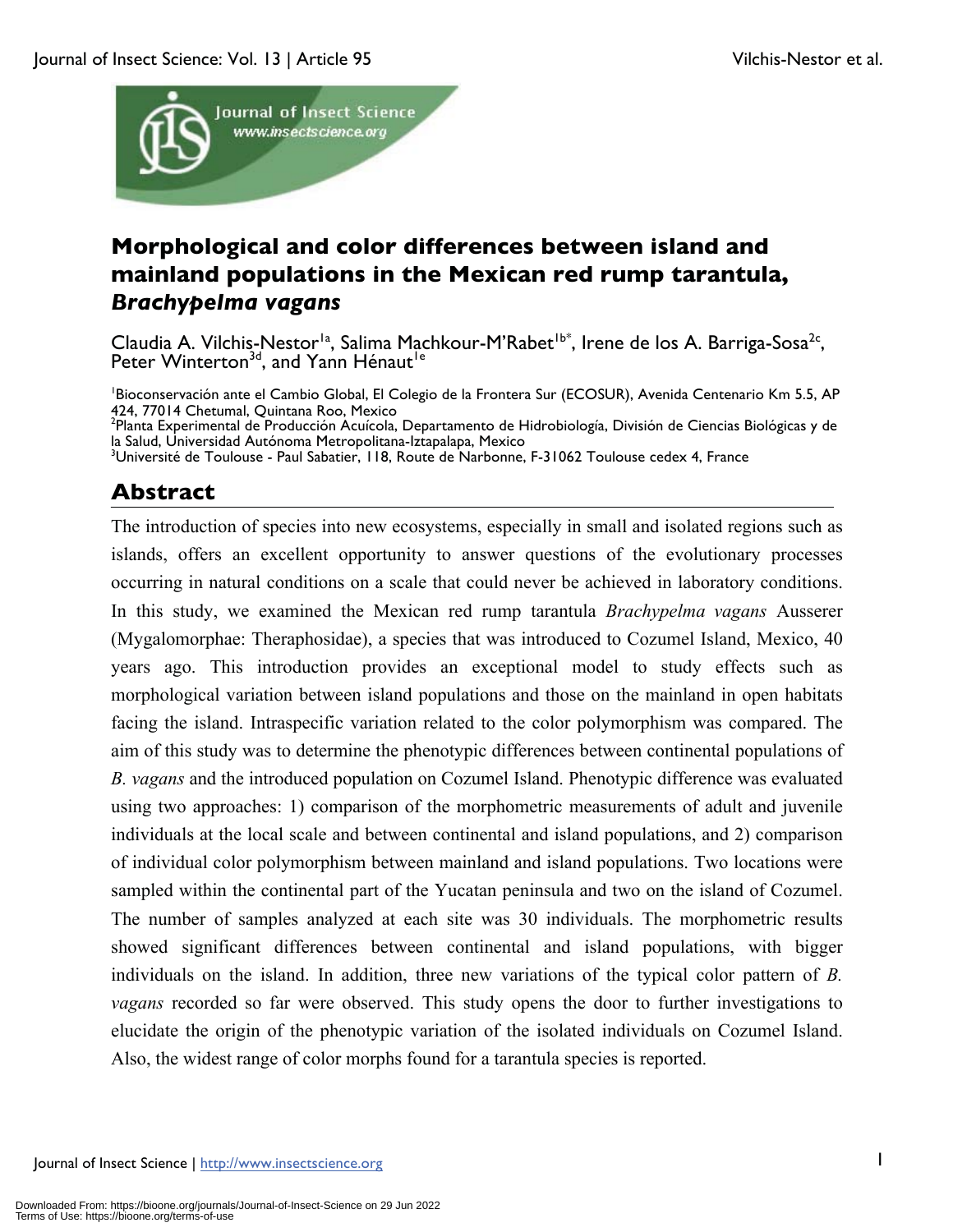|                                                                                                                                                                                       | <b>Keywords:</b> color polymorphism, introduced species, morphometric<br>Correspondence: a andrea cv6@hotmail.com, b smachkou@ecosur.mx, cibs@xanum.uam.mx, d peter.winterton@univ-tlse3.fr, |  |  |  |  |  |  |
|---------------------------------------------------------------------------------------------------------------------------------------------------------------------------------------|----------------------------------------------------------------------------------------------------------------------------------------------------------------------------------------------|--|--|--|--|--|--|
|                                                                                                                                                                                       | e yhenaut@ecosur.mx                                                                                                                                                                          |  |  |  |  |  |  |
|                                                                                                                                                                                       | <b>Editor:</b> Sara Goodacre was editor of this paper.                                                                                                                                       |  |  |  |  |  |  |
| Received: 14 March 2012 Accepted: 1 February 2013 Published 30 September 2013                                                                                                         |                                                                                                                                                                                              |  |  |  |  |  |  |
| <b>Copyright:</b> This is an open access paper. We use the Creative Commons Attribution 3.0 license that permits unrestricted use,<br>provided that the paper is properly attributed. |                                                                                                                                                                                              |  |  |  |  |  |  |
|                                                                                                                                                                                       | <b>ISSN: 1536-2442   Vol. 13, Number 95</b>                                                                                                                                                  |  |  |  |  |  |  |
|                                                                                                                                                                                       | Cite this paper as:<br>Vilchis-Nestor CA, Machkour-M'Rabet S, Barriga-Sosa IDLA, Winterton P, Hénaut Y. 2013. Morphological and color                                                        |  |  |  |  |  |  |
|                                                                                                                                                                                       | differences between island and mainland populations in the Mexican red rump tarantula, Brachypelma vagans. Journal of Insect                                                                 |  |  |  |  |  |  |

*Science* 13:95. Available online: http://www.insectscience.org/13.95

#### **Introduction**

The true tarantulas are distributed in tropical regions around the world and currently about 937 species have been identified (Platnick 2011). Mexico is ranked second worldwide in tarantula diversity with more than 64 species (Platnick 2011).

The genus *Brachypelma* is distributed in approximately 30% of the Mexican territory and is represented by 14 species (*B. annitha, B. albiceps, B. auratum, B. baumgarteni, B. boehmei, B. emilia, B. hamorii, B. khlenbergi, B. klaasi, B. schroederi, B. smithi, B. vagans, B. verdezi*), including one species endemic to the extreme north of the Yucatan peninsula (*B. epicureanum*) (Smith 1994; Platnick 2011).

The Mexican red rump tarantula, *Brachypelma vagans* Ausserer (Mygalomorphae: Theraphosidae), is a nocturnal predator, feeding mainly on ground-dwelling arthropods and small vertebrates (Marshall 1996). Although it is a solitary spider, like all other tarantulas, it lives in clustered colonies in areas modified by human activities, where it can occur in high densities (Machkour-M'Rabet et al. 2005). This fossorial tarantula builds a deep burrow (from 20 cm to 40 cm) mainly in clay soils and emerges at night in search of food (Machkour-M'Rabet et al. 2007). The burrow has a single entrance closed with silk during the day, which reduces water loss and allows

the detection of vibrations from potential prey (Hamilton 2008). It is composed of one or more chambers that serve as nests, shelter, molting chamber, and larder (Machkour-M'Rabet et al. 2007). Growth is slow, with one molt per year, and sexual maturity is reached late, at around the 7th year). Every year, a mature female can produce 1 egg sac (or clutch) with a diameter of 5 cm and from which approximately 300 spiders emerge (Moore 1994). Juveniles remain with the mother for a few weeks before dispersing together in a typical single file structure (Reichling 2000; Dor et al. 2008). Unfortunately, the survival of the juveniles during their dispersal is limited because they suffer a high predation rate from other spiders (Dor and Hénaut 2011). Also, adults suffer cannibalism (Hénaut and Machkour-M'Rabet 2005), particularly among females (Dor et al. 2008). A recent genetic study (Machkour-M'Rabet et al. 2012) confirmed this species had a population structure with multiple and very well-defined local populations in which the females show high fidelity to their natal sites (Longhorn et al. 2007). Males, on the other hand, began their reproduction phase by walking over an extremely wide territory, guaranteeing the dispersion of the genetic pool. This behavior leads *B. vagans* to present a metapopulation structure on the mainland (Campeche and Quintana Roo States, Mexico). Furthermore, the genetic study of Machkour-M'Rabet et al. (2012) indicated that the introduction of a few *B. vagans* indi-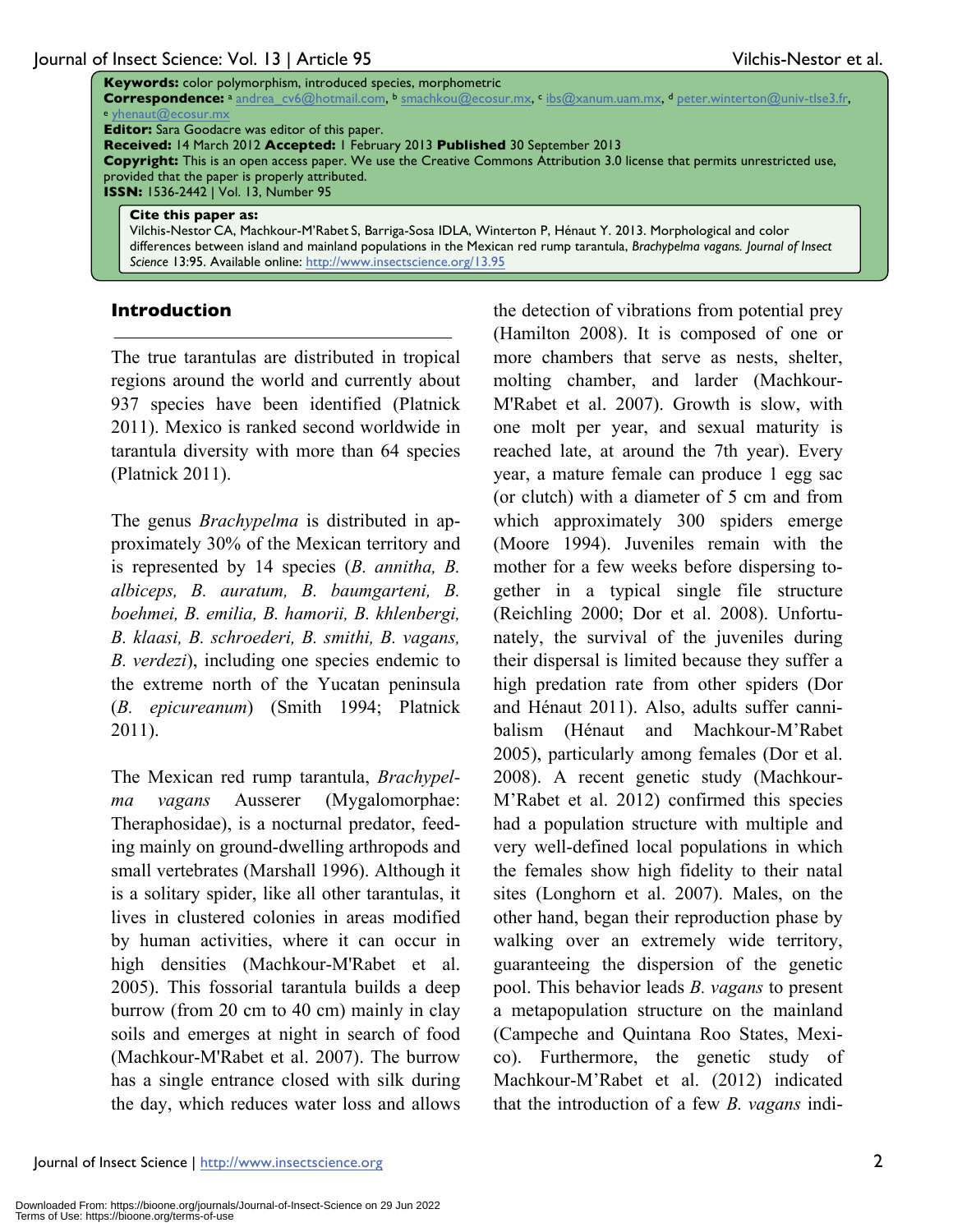viduals to Cozumel Island in 1971 (Martínez-Morales and Cuarón 1999) led to the establishment of a new isolated population with a loss of genetic diversity due to the founder effect.

Generally, the introduction of species into new regions is considered to have a negative impact on native biodiversity and cause extensive economic and/or ecological damage (Vitousek et al. 1996; Clavero and García-Bertou 2005). These negative effects are more important in small and isolated regions such as island habitats (Gillespie and Roderick 2002).

Nevertheless, invasive species are considered to be an opportunity to understand a range of basic research questions, such as: 1) how fundamental ecological and evolutionary processes occur in real time, 2) determining the rate of processes (e.g., genetic changes) that are difficult to obtain in native species, 3) providing data that would often be deemed unethical to be collected in a planned experiment, and 4) providing unplanned experiments across large spatial and temporal scales that are often approximate replicas across islands and entire continents (Sax et al. 2007).

The recent introduction of species to islands (naturally or by any human process) can offer a unique opportunity to study the dynamics of diversification and the intraspecific variation of responses to insularity (Sax et al. 2007; Mathys and Lockwood 2011). The evolutionary responses to new habitats (e.g., island introduction) can occur rapidly (within a few years), as demonstrated under laboratory conditions (Rice and Hostert 1993) but also in natural settings without anthropogenic selective pressure (Stockwell et al. 2003; Cox 2004).

The introduction of *B. vagans* only 40 years ago on Cozumel Island (Quintana Roo, Mexico; Martínez-Morales and Cuarón 1999) offers a great opportunity to study different evolutionary mechanisms in real time. One of the evolutionary changes that can be studied is the morphological variation between island and mainland populations. Very few studies present information on morphological variation in tarantula species. Shillington and Peterson (2002) observed that males of *Aphonopelma anax* have a smaller abdomen and longer legs than females. Machkour-M'Rabet et al. (2005) performed a morphometric study among *B. vagans* females, males, and juveniles in a limited geographic area but did not report differences between males and females; however, the low number of adult individuals included in the study (females:  $n =$ 11; males:  $n = 6$ ) may explain the low probability of detecting statistically significant differences. Our study was aimed at determining morphological variation in island and mainland populations of the tarantula *B. vagans*.

An interesting aspect of evolutionary change is intraspecific color morph variation. Color polymorphism and pattern variation has been widely reported for many spider species, and different reviews summarize what is known about the evolutionary and ecological significance of morph variation (Oxford and Gillespie 1998, 2001; Oxford 2005; Roulin and Bize 2007; Oxford 2009). Color polymorphism is a genetically determined trait that relates to a small number of major loci and provides an evident link between a genotype and the expressed phenotype (Oxford and Gillespie 2001). Color and pattern variation can be associated to different evolutionary mechanisms such as sexual selection, natural selection process, adaptation to different habi-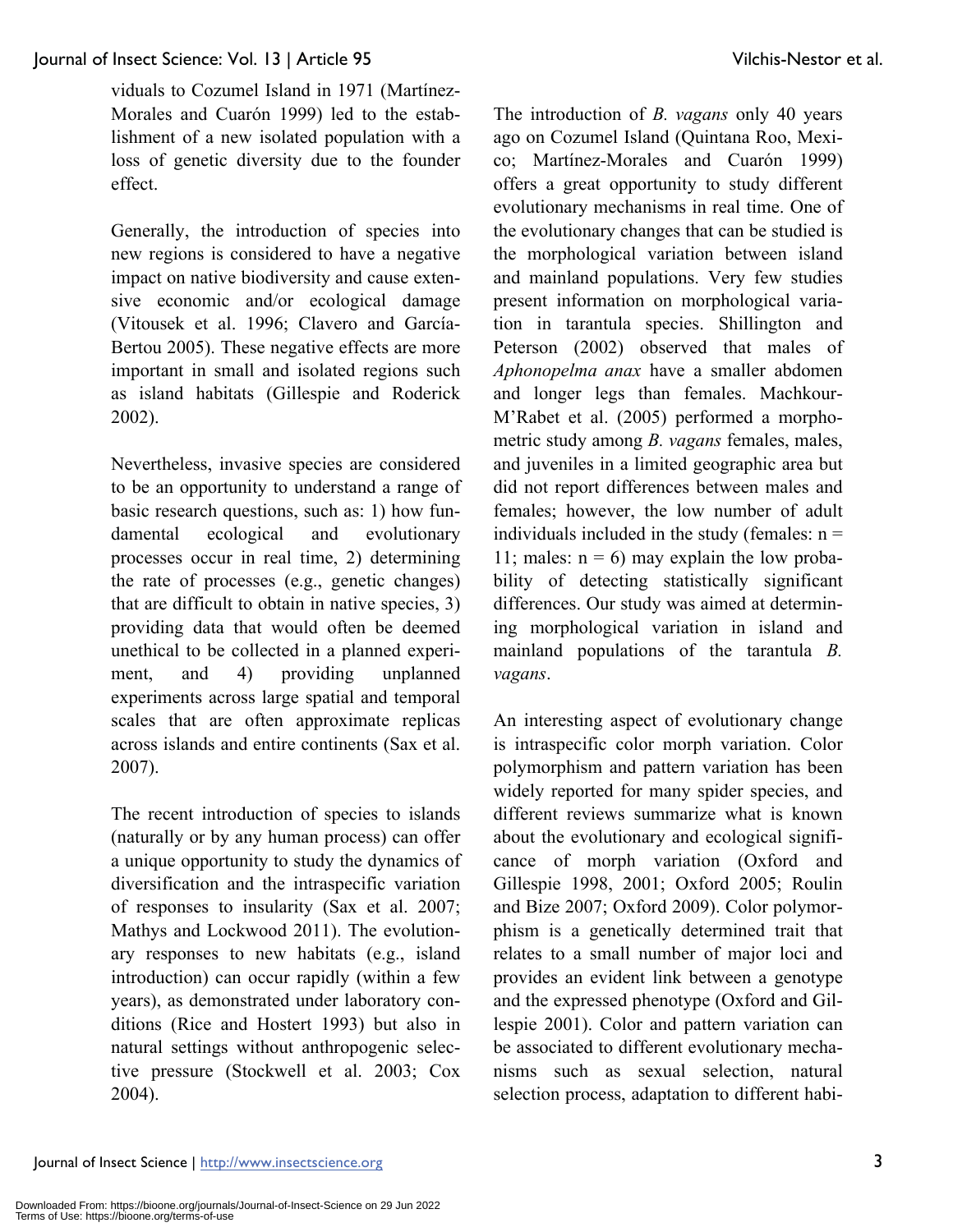

tats, avoidance of predation, and thermoregulation, among others (Oxford and Gillespie 1998, 2001; Croucher et al. 2011). In most studies of spider color polymorphism, the number of morphs is typically 2 or 3; exceptionally, the Hawaiian happy-face spider, *Theridion grallator*, exhibited more than 20 described abdominal color patterns with a palette of yellow, red, white, and black pigments (Oxford and Gillespie 1996a, b, 2001). Recently, a new case of an exuberant number of color morphs was identified in *Theridion californicum*, with a least 11 distinct color patterns (Oxford 2009). Tarantula species can present some intraspecific variation in their coloration, but this has never been studied in detail. West (2005) reported two variations for color patterns of *B. vagans*: 1) body entirely velvet black with long orangey red hairs on the abdomen, and 2) a wide buff-colored fringe around the prosoma. But, our field observations suggested a large panel of possible color morphs for this tarantula species that must be described and analyzed to understand their origin.

Thus, the main goal of our study was to determine the phenotypic variation between continental populations of *B. vagans* and the recently founded populations on Cozumel Island in the Mexican Caribbean. Phenotypic variation was evaluated using two approaches: 1) comparison of morphometric measurements of adults and juveniles at the local population level and between continental and island populations, and 2) color polymorphism in each local population, with comparisons between continental and island populations.

# **Materials and Methods**

### **Study Area**

The study was conducted from February to March 2011 in four rural communities in the Yucatan peninsula (southern Mexico) (Figure 1). Three villages were located in the State of Quintana Roo: 1) Raudales (18° 42' N, 88° 15' W), a continental village, 2) Rancho Guadalupe, in the north of Cozumel Island (20º 29' N, 86º 50' W), and 3) El Cedral, in the south of Cozumel Island (20º 21' N, 86º 39' W). One village, Zoh-Laguna, was situated in Campeche State (18° 35' N, 89° 24' W) (Figure 1). Both continental communities (Raudales and Zoh-Laguna) were selected for their high density of tarantulas, as observed previously by Machkour-M'Rabet et al. (2005, 2007, 2009). The sites on Cozumel Island were selected because they are near the place where individuals of *B. vagans* were released 40 years ago after having been brought to the island by a film production company (Martinez-Morales and Cuarón 1999).

# **Morphometric measurements**

Around 30 individuals (juveniles and adults) were collected at each locality (see details in Figure 1). They were all found by talking with the village residents, who indicated locations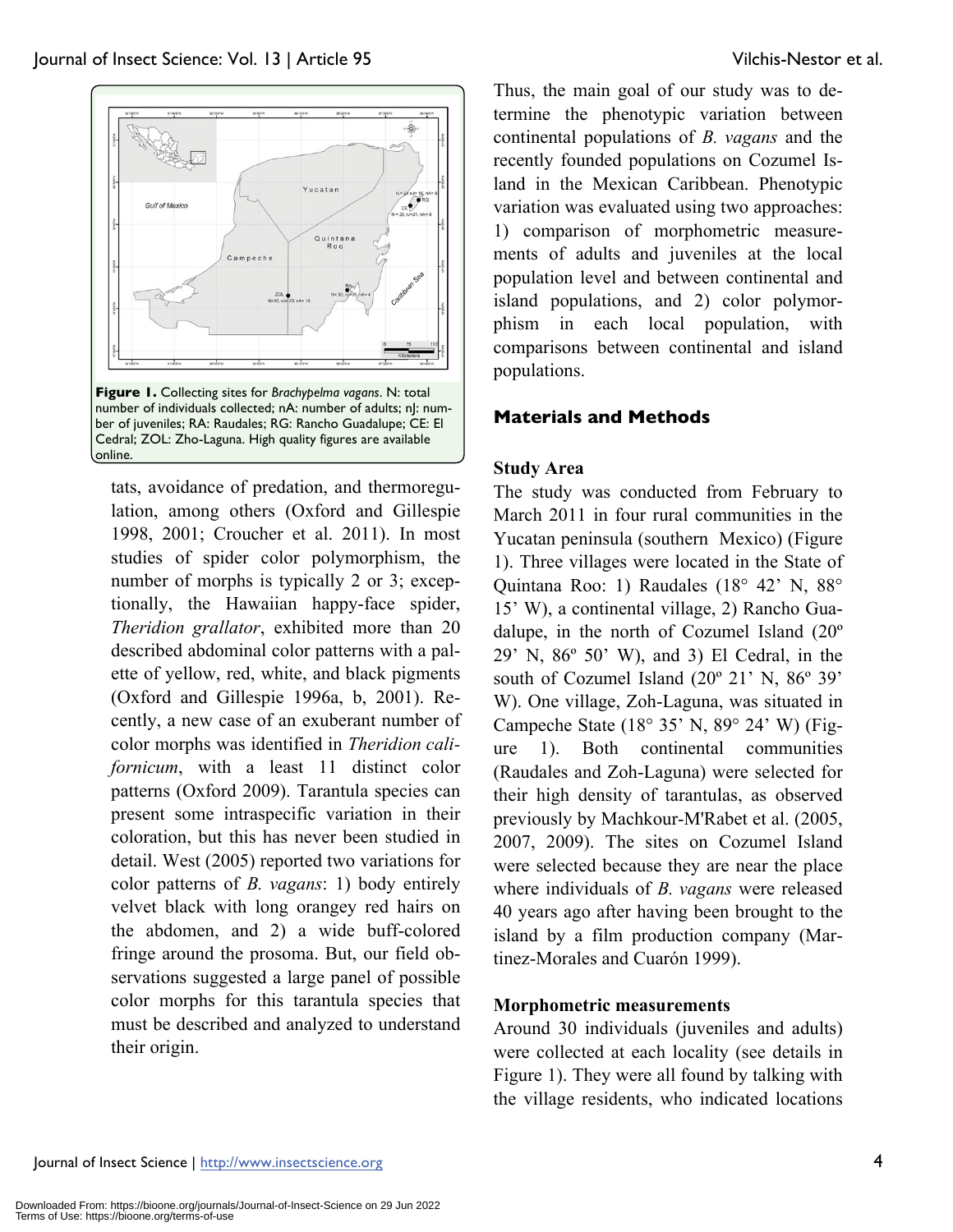

of possible tarantulas. Each of the sites indicated (generally backyards, gardens, paths) was exhaustively searched to find the burrow entrances. All parts of the village were browsed.

For each individual, the following data was recorded, as described in Machkour-M'Rabet et al. (2005): 1) prosoma length; 2) prosoma width; 3) length of patella I; 4) length of patella IV; 5) length of tibia I; 6) length of tibia IV; and 7) sex in the case of adults. Once all the data had been recorded, each spider was released in front of its burrow entrance.

# **Color polymorphism**

After field observations to identify the different morphs of *B. vagans*, 5 adult organisms representative of the varieties in the color pat-

terns observed were collected. The individuals were taken to the photographic laboratory of El Colegio de la Frontera Sur (Chetumal, Mexico) to be photographed under the same light conditions using a Nikon D7000 (flash Nikon SB-900, lens Nikon 18-105mm, exposure time  $1/160$ , f/9.0, ISO 200, and exposure bias 1.7EV; www.nikon.com).

*B. vagans* presents two variations in color pattern (West 2005): the first (Figure 2A) corresponds to entirely velvet black legs and prosoma, with long orangey red hairs on the abdomen (color pattern called A), and the second variation (Figure 2A') corresponds to the same as the first variation but with an additional wide buff-colored fringe around the prosoma (color pattern called A'). These two patterns of coloration were used in our study, and three new variations of color pattern for *B. vagans* were identified during field work at different villages. One morph presented the same characteristics as pattern A, but also at least a third of the prosoma was colored redorange (Figure 2B). A second morph presented an overwhelming brown color for the prosoma and legs, while the abdomen presented the typical red color (Figure 2C). A third morph was characterized by a pink or red color for the prosoma, while the abdomen and legs presented a black color with pink or red hairs (Figure 2D).

# **Data Analysis**

All morphological measurements of adults and juveniles were compared using a Kruskal-Wallis test among the four study sites. All morphometric measurements of adults were compared between the two island populations (both pooled) and the 2 continental populations (both pooled) with a Mann-Whitney *U*test. All morphometric measurements of juveniles were compared between island populations (both pooled) and continental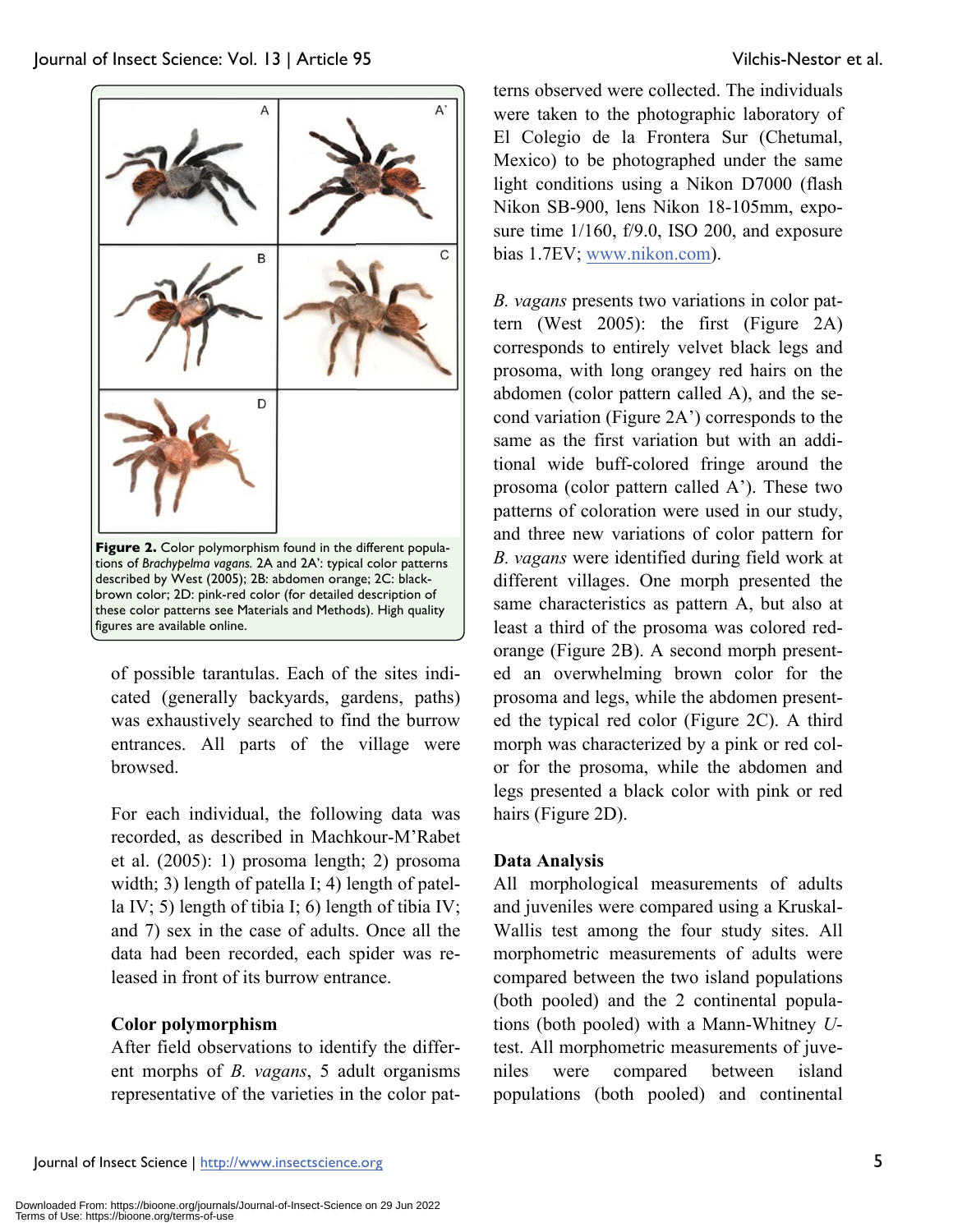

prosoma; PI: length of the patella I; TI: length of tibia; PIV: length of the patella IV; TIV: length of tibia IV) of adult *Brachypelma vagans*. Comparison between island (black bars) and continental (grey bars) populations. Probability associated with Mann-Whitney *U*-test, \*\*\* *p* < 0.001. High quality figures are available online.

populations (both pooled) with a Mann-Whitney *U*-test. These analyses were performed with Statistica software version 6.1 (StatSoft Inc., www.statsoft.com). The percentage of individuals belonging to each category of morphs (polymorphism color) was compared with a Maximum Likelihood ratiotest (*G*-test) in each local population.

# **Results**

#### **Morphometric analysis**

A total of 119 individuals were collected, with a higher number of females  $(N = 29)$  and juveniles  $(N = 88)$  and just 1 male. Preliminary tests indicated no significant differences (Kruskal-Wallis test) for adults and for juveniles between the two mainland populations (Raudales and Zoh-Lagun ) and between the two island populations (Rancho Guadalupe and El Cedral ) for all characters measured. Consequently, we decided to pool individuals of both mainland populations and individuals of both island populations (adults together and juveniles pooled together in both instances) for further analyses.



**Figure 4.** Mean and standard errors (mm) of morphometric measurements (LPRO: length of prosoma; WPRO: width of prosoma; PI: length of patella I; TI: length of tibia; PIV: length of patella IV; TIV: length of tibia IV) of juvenile individuals. Comparison between island (black bars) and continental (grey bars) populations. Probability associated with Mann-Whitney *U*-test: NS: not significant, \*\* *p* < 0.01, \*\*\* *p* < 0.001. High quality figures are available online.

All adult individuals on the island were significantly larger than those on the continental locations: length of prosoma:  $U_{1,30} = 16$ ,  $p <$ 0.001; width of prosoma:  $U_{1,30} = 26$ ,  $p <$ 0.001; length of patella I:  $U_{1,30} = 17$ ,  $p <$ 0.001; length of tibia I:  $U_{1,30} = 35$ ,  $p < 0.001$ ; length of patella IV:  $U_{1,29} = 10$ ,  $p < 0.001$ ; and length of tibia IV:  $U_{1,29} = 10$ ,  $p < 0.001$  (Figure 3). Analysis of the juveniles showed significant differences, greater for island individuals, between the island and mainland populations only for some leg measurements: length of tibia I:  $U_{1,88} = 615$ ,  $p < 0.01$ ; length of patella IV:  $U_{1,88} = 582, p < 0.01$ ; and length of tibia IV:  $U_{1,88} = 551, p < 0.001$  (Figure 4).

#### **Color polymorphism**

The typical color pattern of *B. vagans* (Figure 2A, A') was the most frequent and significant (Raudales: *G* = 51.3, df = 3, *p* < 0.001; Zoh-Lagun:  $G = 16.6$ , df = 2,  $p < 0.001$ ; Rancho Guadalupe:  $G = 24.9$ ,  $df = 1, p < 0.001$ ) morph encountered in all populations, but had a great variation in frequency, from 100% in El Cedral to 66% in Zoh-Lagun (Table 1). The individuals in the island populations exclu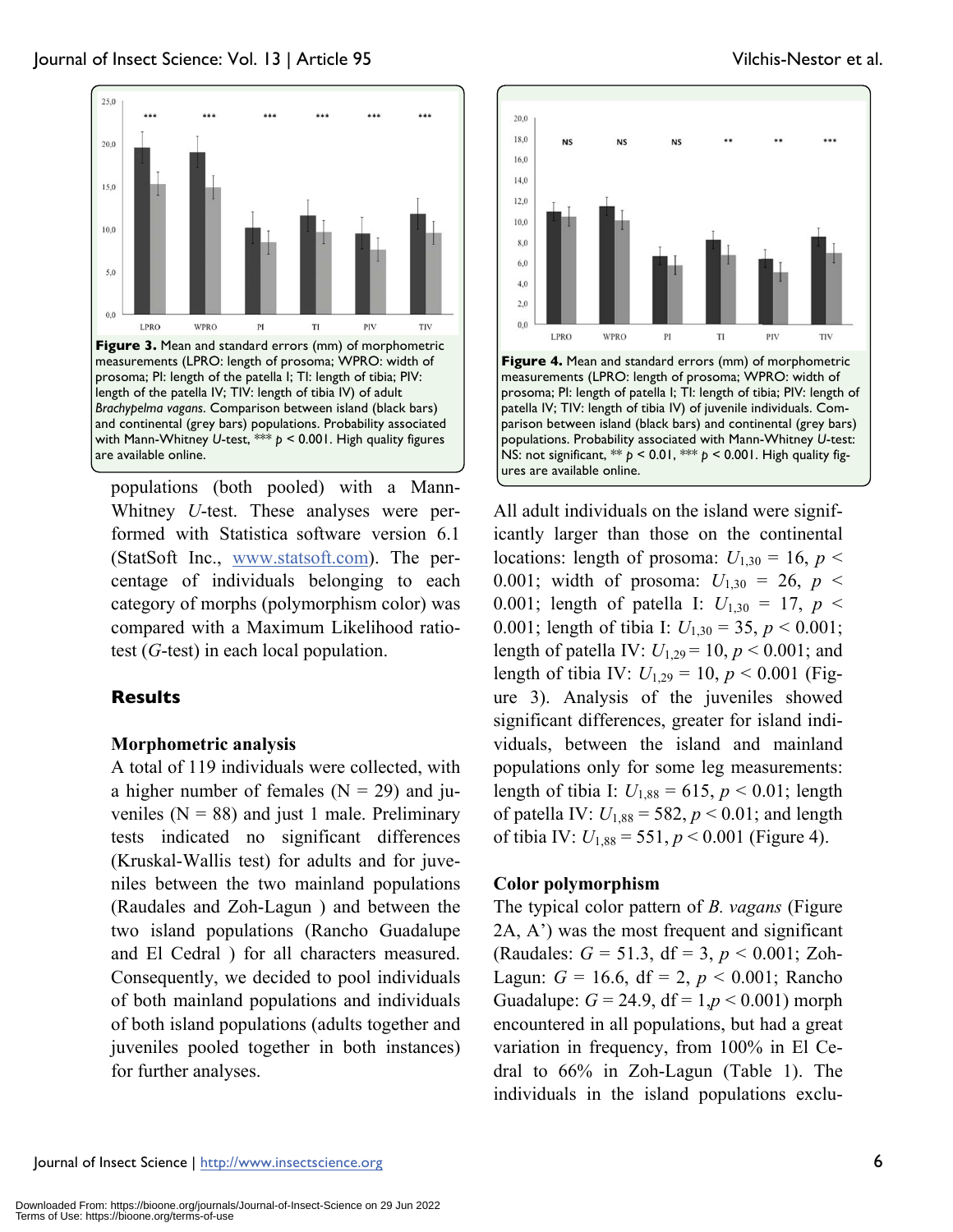**Table 1.** Frequencies of different characteristic morphs (refer to Figure 2) observed for *Brachypelma vagans* in each population. N: number of individuals; %: percentage of individuals; Probability associated with *G*-test: \*\*\* *p* < 0.001, NA: not applied.

|                 |     |               |          |               | Raudales Zoh-Laguna Rancho Guadalupe El Cedral |               |    |               |
|-----------------|-----|---------------|----------|---------------|------------------------------------------------|---------------|----|---------------|
| Morph           |     | $\frac{0}{0}$ |          | $\frac{0}{0}$ |                                                | $\frac{0}{0}$ |    | $\frac{0}{0}$ |
| Typical pattern | 26  | 87            | 23       | 66            | 23                                             | 96            | 29 | 100           |
| Abdomen orange  |     |               | 4        |               |                                                |               | 0  |               |
| Black-brown     |     |               | $\theta$ |               |                                                |               | 0  |               |
| Pink-red        | ∠   |               | 8        | 23            |                                                |               | 0  |               |
| $G$ -Test       | *** |               | ***      |               | ***                                            |               |    |               |

sively presented the typical color pattern (A and A') of *B. vagans* (except for 1 individual in Rancho Guadalupe), whereas in the continental populations the individuals presented all kinds of patterns, as presented in Figure 2 (from 2A to 2D). In the Zoh-Laguna population, up to 34% of individuals were observed with a color pattern different from those previously described for *B. vagans* by West (2005).

### **Discussion**

Despite the fact that the introduction of *B. vagans* on Cozumel Island is very recent (40 years; Moralez and Cuaron 1999) in relation to evolution time, the results of our study showed clear differences in body size between the mainland and island individuals. Larger bodies were found in island individuals for both juvenile and adult group classes. Other studies have shown that the evolutionary changes for individuals introduced into new habitats (laboratory or natural conditions) can be observed in short time periods (Rice and Hostert 1993; Stockwell et al. 2003; Cox 2004). Fossil records suggest that morphological changes in species that become isolated on islands can occur rapidly. Millien (2006) confirmed that mammals introduced on islands accelerate evolutionary changes over a relatively short time (from some decades to thousands of years). The evolutionary changes range from modifications in body size (e.g., wild population of red deer, *Cervus elaphus*, in Norway), genotypic frequency alterations (e.g., wild populations of *Drosophila* ssp.), and even essential mechanisms such as diapause time or modification of the photoperiod, as in the pitcher plant mosquito ( *Wyeomyia smithii*) (Parmesan 2006). Our study is the first to report significant changes in body size in spiders species introduced into a new isolated habitat, such as an island, over a short period of time. The results showed that, like in other taxonomic groups (mammals, reptiles, insects) (Porter and Geiger 1988; Millien 2006; Kenis et al. 2009), arachnids seem to accelerate their morphological evolution when isolated on an island.

Variation of body size in adaptation to new habitats can result from genetic variations (Birkhof et al. 2006) and environmental adaptations to local conditions, especially temperature (Pinto et al. 2008; Mathys and Lockwood 2011). The short period of time since the introduction of *B. vagans* to Cozumel Island suggests that the differences observed in body size may indicate evolutionary adaptations to the new environmental conditions. Before the introduction of *B. vagans* onto the island, there were no reports of their presence in the area. Its success is probably due to its wide diet and the absence of natural predators. Furthermore, Cozumel Island presents low anthropogenic pressure (low human population with limited movement), which possibly contributed to a better dispersal of juveniles and adults throughout the island, decreasing the possibility of their extermination (Hénaut, personal observation) and illegal trade (Locht et al. 1999). Millien (2006) postulates that, when released on islands, animals such as rodents, lizards, turtles, or insects that are small on the continent tend to become larger than their relatives on the mainland, principally because of lack of predators and reduction of interspecific competition. In contrast, large continental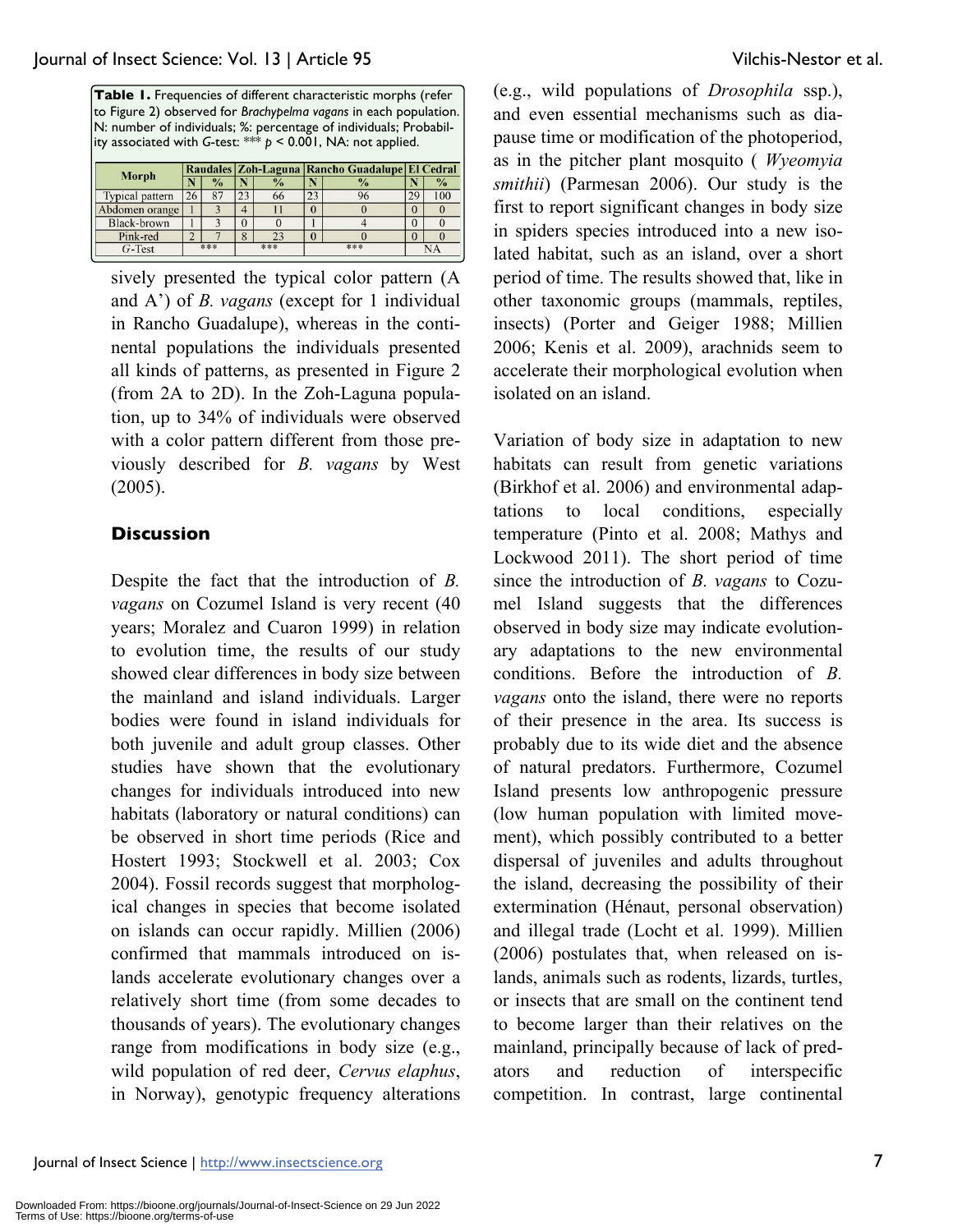than their mainland relatives.

mammals tend to become smaller on islands due to the availability and access of space and resources (Millien 2006). The increase in body size of *B. vagans* individuals introduced on Cozumel Island most likely resulted from the high availability of food and space in the new habitat and the lack of specific predators, which allowed them to reach sexual maturity later without risk of predation before reproduction (Fox and Czesak 2000). The results of this study are the first to show that individuals of an insular population of tarantula are larger

Another interesting result of our study was the intraspecific color polymorphism reported for the first time in this tarantula species. Several studies refer to the ecological and evolutionary relevance of variation in body morphs in several animal groups, both vertebrate and invertebrate (Oxford and Gillespie 1998, 2001; Oxford 2005; Roulin and Bize 2007; Oxford 2009). It is very common in arthropods, and particularly spiders, to observe both inter- and intra-specific color and pattern variations (Oxford 1998). This has been related to specific environmental conditions in some species groups (Oxford 2009). For instance, in the spiders *Misumena vatia*, *Cytophora citricola*, *Araneus diadematus*, and *Peucetia viradans*, and other species that live in open habitats, a reversible color variation known as crypsis (evolutionary strategy of defense) (Oxford 1998) has been mentioned. Other studies have focused on the relationship between the success of prey capture and color pattern variations in various spider species such as *Micrathena gracilis*, *Nephila pilipes*, and *Gasteracantha cancriformis* (Eberhard 2003; Chou et al. 2005; Gonzaga and Vasconcellos-Nieto 2005). However, the evidence of this function for color variation remains contradictory (Vanderhoff et al. 2008; Gawryszewski and Motta 2012). Other func-

tions of color pattern variations have been studied in crab spiders, *Thomusus onustus*, which use different color morphs as a spectacular strategy of mimicry that works on the visual systems of both predator and prey (Théry and Casas 2002). The variation in color pattern is a very plastic and important characteristic for the development of numerous evolutionary strategies and depends on the biology of each organism. When studying color patterns in predators, it is important to note that the perceived color of an animal depends on the visual system of the organism that observes the light falling on the animal and the substrate where it is placed (Endler 1990). In contrast, different studies have approached color polymorphism by studying the genetic bases (Peckard 1905; Neck 1978; Oxford and Gillespie 1998; Oxford and Gillespie 1996a, b). Research in this field has genetically identified the expression of pigments (ommochromes) as ancestral characters and found pigment in more primitive groups like Araneomophae and Mygalomorphae (Oxford and Gillespie 1998).

Overall, these studies show that the color polymorphism in spider species has a wide range of functions. For *B. vagans,* an active nocturnal predator, the variation in their body colors could serve as a predation strategy to increase hunting success, a camouflage strategy, or simply the emergence of a different phenotype with no definite function. In our study, most of the island's individuals (98%) presented the typical color pattern describe by West (2005). This stability in body color is the result of the founder effect (40 years ago) (Machkour-M'Rabet et al. 2012). In contrast, the mainland populations presented high color polymorphism, with 25% of individuals presenting one of the newly reported color variants. The Zoh-Laguna population presented the highest number of individuals (34%)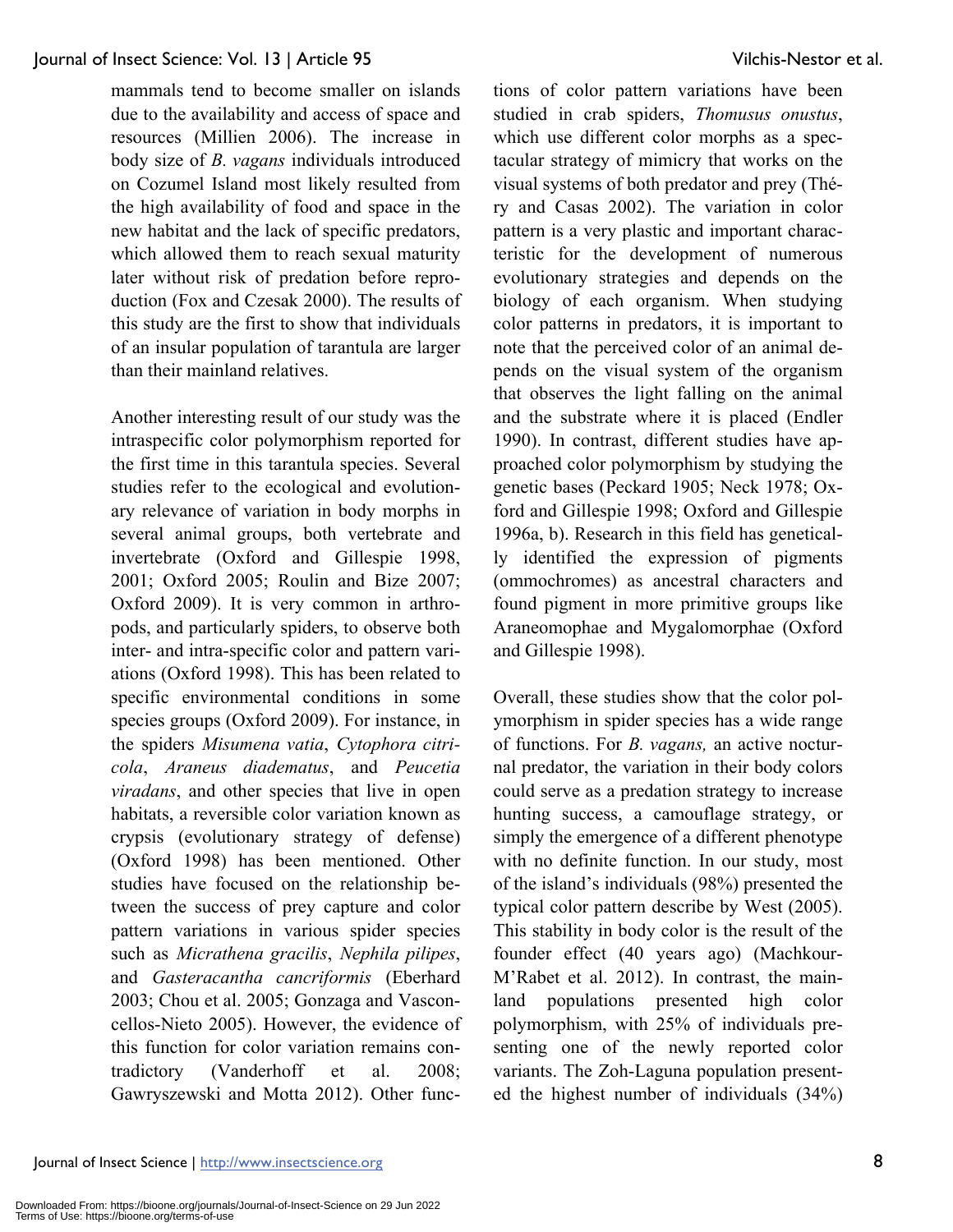not having the typical pattern. The most likely explanation for this variation is that Zoh-Laguna is the old and central population of *B. vagans* in this region (Machkour-M'Rabet et al. 2012) and has regular contact with several other local populations from different regions of the south of Mexico. Furthermore, the central position increases the probability of encounters with other individuals, which will thus increase the diversity of color polymorphism. The Raudales population, in contrast, is a geographically isolated population and probably has little contact with other *B. vagans* individuals. This can be explained by the isolation of this locality from the highway and by a permanent network of freshwater lagoons and rivers, offering few possibilities of emigration and immigration for *B. vagans* (Machkour-M'Rabet et al. 2012).

Even though our results concerning the variation of color morphs in *B. vagans* most likely have a biological or ecological explanation, the possibility of a hybridization with close species such as *Brachypelma epicureanum*, distributed in the northern part of Yucatan peninsula, and *B. smithi*, reported in the western part of the Mexican Pacific principally in the state of Guerrero, cannot be excluded (Smith 1994; Platnick 2011). In fact, in captivity it has been observed that different species of *Brachypelma* are able to cross successfully (Hénaut, personal observation). As yet, the genetic situation of these hybrids in captivity is unknown, and no information is available about the possibility of hybridization among *Brachypelma* spp. in the wild.

As mentioned above, the size and color morph variations for a species of tarantula can have different explanations, some more probable than others. Generally, it should be kept in mind that the new population in Cozumel Island probably resulted from the introduction of few individuals generating a founder effect with the resulting genetic consequences, which would increase the impact of any genetic drift. The possible genetic impact of the founder effect on the results cannot be excluded, but the data set would need to be increased and genetic analysis using nuclear markers would need to be performed. The results of our study show *B. vagans* to be an interesting and promising model for evolutionary studies on changes in body size of introduced and isolated individuals and the function of color variation in tarantula species. A more extensive study of island populations of *B. vagans* to understand the invasion scale and the impact of this tarantula species on the local invertebrate fauna is suggested.

# **Acknowledgements**

We are grateful to the people of all the villages visited (Raudales, Zoh-Laguna, and Cozumel) for granting us access to their land and for their hospitality during our stay. Thanks to Nuria Torrescano-Valle for helpful comments and thoughtful suggestions. Thanks to Hector González Cortés from "Fundación Parques y Museos de Cozumel, Quintana Roo" for his hospitality and technical support during our stay on Cozumel Island. Thanks to Margarito Tuz (ECOSUR - Chetumal) for participating as a guide and providing technical support in the field. We also thank Holger Weissenberger (ECOSUR - Chetumal) for producing Figure 1 and Humberto Bahena-Basave (ECOSUR - Chetumal) for assisting with the photos of Figure 2. Finally, thanks to Nelly García Batalla, Lizbeth Lara Sánchez, Ariane Dor, and Victor González for their involvement in the field operations.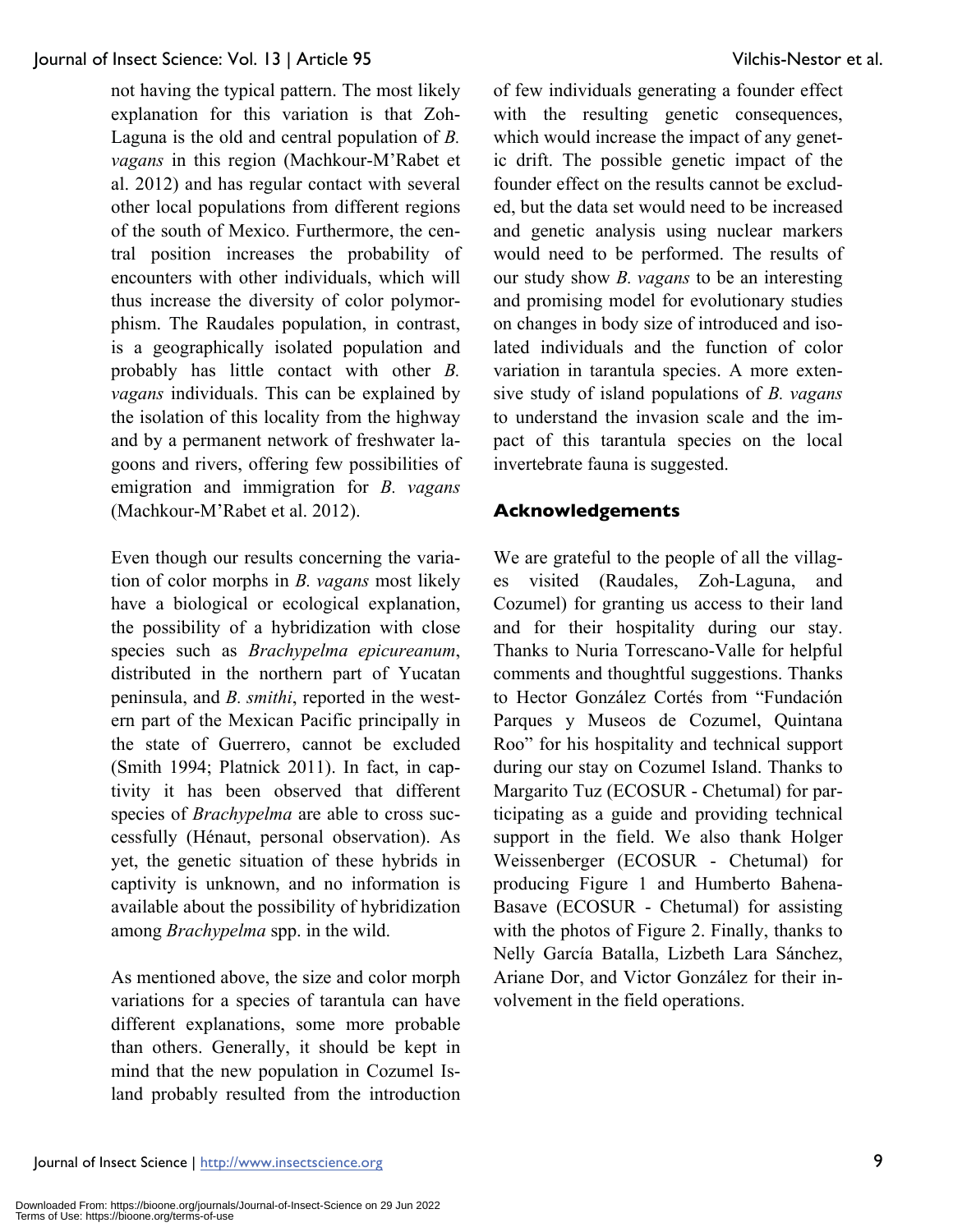# **References**

Birkhof K, Henschel JR, Scheu S. 2006. Spatial-pattern analysis in a territorial spider: evidence for multi-scale effects. *Ecography* 29(5): 641–648.

Chou IC, Wang PH, Shen PS, Tso IM. 2005. A test of prey-attracting and predator defense functions of prey carcass decorations built by *Cyclosa* spiders. *Animal Behaviour* 69: 1055– 1061.

Clavero M, García-Berthou E. 2005. Invasive species are a leading cause of animal extinctions. *Trends in Ecology and Evolution* 20(3): 110.

Cox GW. 2004. *Alien Species and Evolution: the Evolutionary Ecology of Exotics Plants, Animals, Microbes, and Interacting Native Species*. Island Press.

Croucher PJP, Oxford GS, Lam A, Gillespie RG. 2011. Stabilizing selection maintains exuberant colour polymorphism in the spider *Theridion californicum* (Araneae, Theridiidae). *Molecular Ecology* 20(2): 206– 218.

Dor A, Machkour-M'Rabet S, Legal L, Williams T, Hénaut Y. 2008. Chemicallymediated intraspecific recognition in the Mexican tarantula *Brachypelma vagans*. *Naturwissenschaften* 95(12): 1189–1193.

Dor A, Calmé S, Hénaut Y. 2011. Predatory interactions between *Centruroides* scorpions and the tarantula *Brachypelma vagans*. *Journal of Arachnology* 39(1): 201–204.

Eberhard WG. 2003. Substitution of silk stabilimenta for egg sacs by *Allocyclosa bifurca* (Araneae: Araneidae) suggests that silk stabilimenta function as camouflage devices. *Behaviour* 140: 847–868.

Endler JA. 1990. On the measurement and classification of colour in studies of animal colour patterns. *Biological Journal of the Linnean Society* 41: 315–352.

Fox CW, Czesak ME. 2000. Evolutionary Ecology of Progeny Size in Arthropods. *Annual Review of Entomology* 45: 341–369.

Gawryszewski FM, Motta PC. 2012. Colouration of the orb-web spider *Gasteracantha cancriformis* does not increase its foraging success. *Ethology Ecology & Evolution* 24(1): 23–38.

Gillespie RG, Roderick GK. 2002. Arthropods on Islands: Colonization, Speciation, and Conservation. *Annual Review of Entomology* 47: 595–632.

Gonzaga MO, Vasconcellos-Nieto J. 2005. Testing the functions of detritus stabilimenta in webs of *Cyclosa filineata* and *Cyclosa morretes* (Aranea: Araneidae): do they attract prey or reduce risk of predation? *Ethology*  111: 479–491.

Hénaut Y, Machkour-M'Rabet S. 2005. Canibalismo y cleptobiosis en la tarantula *Brachypelma vagans*. *Journal of the Entomological Research Society* 4: 30–32.

Hamilton DE. 2008. *Combining direct methods (PIT tags and radio-telemetry) with an indirect method (mtDNA) to measure movement and dispersal at different scales in North American tarantulas (Aphonopelma spp.)*. PhD Thesis, Texas Tech University.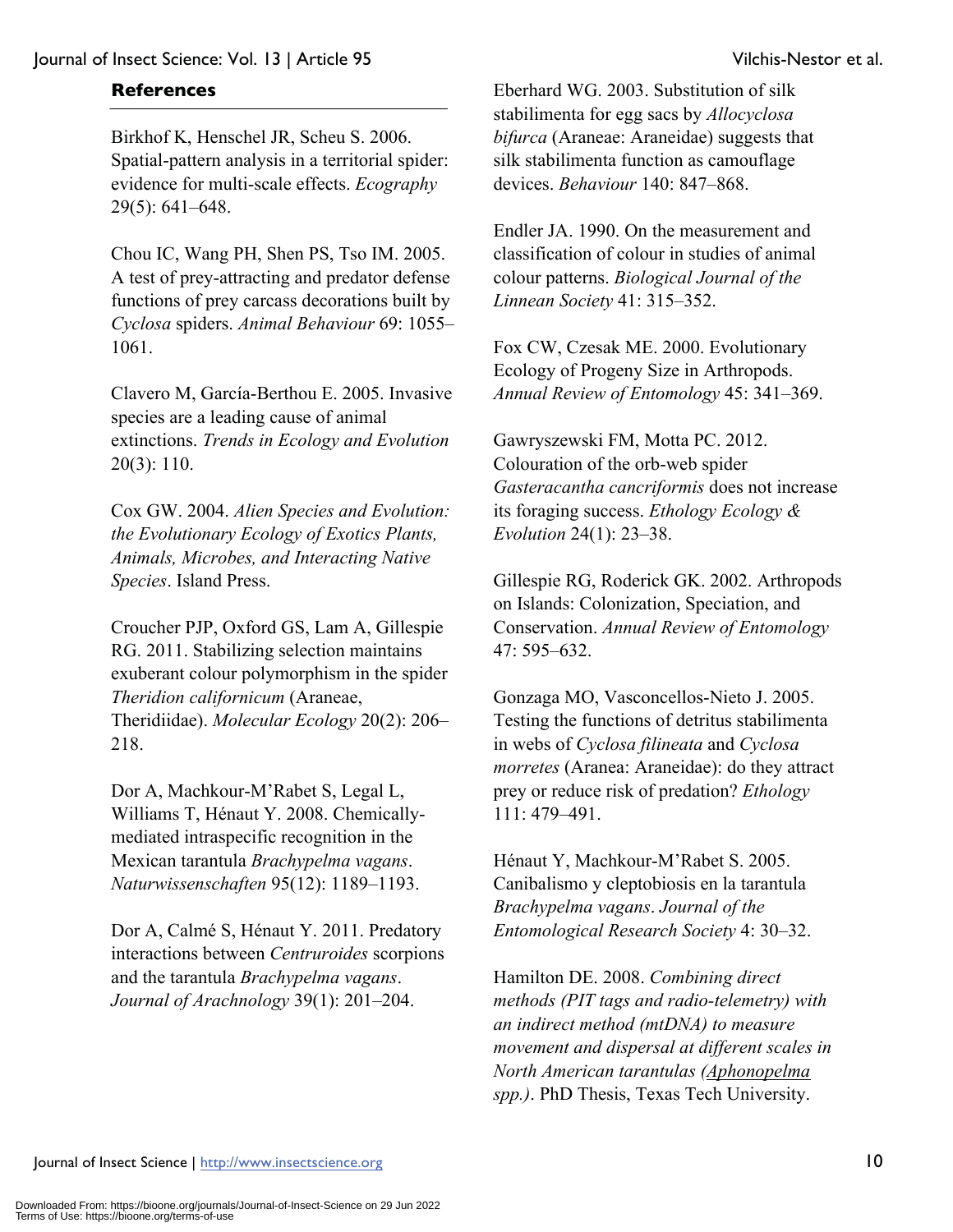Kenis M, Auger-Rozenberg MA, Roques A, Timms L, Péré C, Cock MJW, Settele J, Augustin S, Lopez-Vaamonde C. 2009. Ecological effects of alien insects. *Biological Invasions* 11:21–45.

Locht A, Yáñez M, Vázquez I. 1999. Distribution and natural history of Mexican species of B*rachypelma* and *Brachypelmides*  (Theraphosidae, Theraphosinae) with morphological evidence for their synonymy. *The Journal of Arachnology* 27:196–200.

Longhorn SJ, Nicholas M, Chuter J, Volger AP. 2007. The utility of molecular markers from non-lethal DNA samples of the CITES II protected "tarantula" *Brachypelma vagans* (Araneae, Theraphosidae). *The Journal of Arachnology* 35(2): 278–292.

Machkour-M'Rabet S, Hénaut Y, Rojo R, Calmé S. 2005. A not so natural history of the tarantula *Brachypelma vagans*: Interaction with human activity. *Journal of Natural History* 39(27): 2515–2523.

Machkour-M'Rabet S, Hénaut Y, Sepúlveda A, Rojo R, Calmé S, Geissen V. 2007. Soil reference and burrow structure of an endangered tarantula, *Brachypelma vagans* (Mygalomorphae: Theraphosidae). *Journal of Natural History* 41(17): 1025–1033.

Machkour-M'Rabet S, Hénaut Y, Dor A, Perez-Lachaud G, Pelissier C, Gers C, Legal L. 2009. ISSR (Inter Simple Sequence Repeats) as molecular markers to study genetic diversity in Tarantulas (Mygalomorphae). *The Journal of Arachnology* 37: 10–14.

Machkour-M'Rabet S, Hénaut Y, Calmé S, Legal L. 2012. When landscape modification is advantageous for protected species. The case of a synanthropic tarantula, *Brachypelma vagans*. *Journal of Insect Conservation* 16: 479–488. DOI: 10.1007/s10841-011-9434-3

Marshall SD. 1996. Old dog learns new trick. *Forum of the American Tarantula Society* 5: 114–116.

Martínez-Morales MA, Cuarón AD. 1999. Boa constrictor, and introduced predator threatening the endemic fauna on Cozumel Island, México. *Biodiversity and Conservation* 8: 957–963.

Mathys BA, Lockwood JL. 2011. Contemporary morphological diversification of passerine birds introduced to the Hawaiian archipelago. *Proceedings of the Royal Society B* 278(1716): 2392–2400.

Millien V. 2006. Morphological evolution is accelerated among island mammals. *PLoS Biology* 4(10): e321. DOI: 10.1371/journal.pbio.0040321

Moore BH. 1994. Red rumped cannibals. *Forum of the American Tarantula Society* 3(1): 14–15.

Neck RW. 1978. Reddish coloration in a green spider: evolutionary origin and subsequent adaptation. *Journal of Zoology.*  184: 267–69.

Oxford GS. 2005. Genetic drift within a protected polymorphism: enigmatic variation in color morph frequencies in the candy-stripe spider, *Enoplognatha ovata*. *Evolution* 59(10): 2170–2184.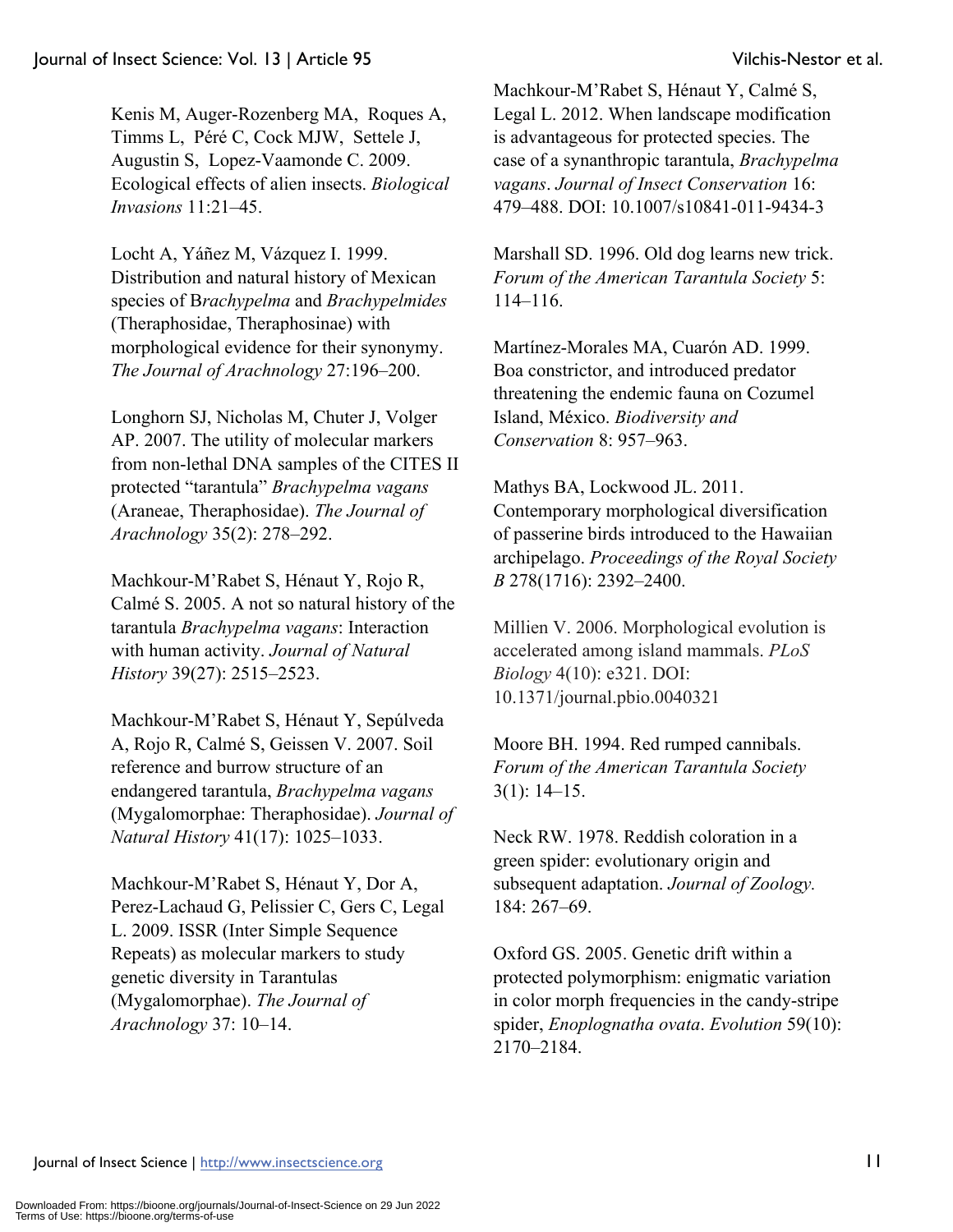Oxford GS. 2009. An exuberant, undescribed colour polymorphism in *Theridion californicum* (Araneae, Theridiidae) implications for a Theridiid pattern ground plan and the convergent evolution of visible morphs. *Biological Journal of the Linnean Society* 96: 23–34.

Oxford GS, Gillespie RG. 1996a. Genetics of a colour polymorphism in the Hawaiian happy-face spider, *Theridion grallator* (Araneae: Theridiidae) from Greater Maui. *Heredity* 76: 238–248.

Oxford GS, Gillespie RG. 1996b. Quantum shifts in the genetic control of a colour polymorphism in the Hawaiian happy-face spider, *Theridion grallator* (Araneae: Theridiidae). *Heredity* 76: 249–256.

Oxford GS, Gillespie RG. 1998. Evolution and Ecology of spider coloration. *Annual Review of Entomology* 43: 619–643.

Oxford GS, Gillespie RG. 2001. Portraits of Evolution: Studies of coloration in Hawaiian spiders. *BioScience* 51(7): 521–528.

Packard AS. 1905. Change of color and protective coloration in a flower-spider (*Misumena vatia* Thorell). *Journal of the New York Entomological Society* 13: 85–96.

Parmesan C. 2006. Ecological and Evolutionary Responses to Recent Climate Change. *The Annual Review of Ecology, Evolution, and Systematics* 37: 637–669.

Pinto BS, Wilmington SR, Hornick EE, Wallrath LL, Geyer PK. 2008. Tissue-specific defects are caused by loss of the *Drosophila* MAN1 LEM domain protein. *Genetics* 180(1): 133–145.

Platnick NI. 2011. *The world spider catalogue*, version 11.5. American Museum of Natural History. Available online: http://research.amnh.org/iz/spiders/catalog. DOI: 10.5531/db.iz.0001

Poter AH, Geiger H. 1988. Genetic and phenotypic population structure of the *Coenonympha tullia* complex (Lepidoptera: Nymphalidae: Satyrinae) in California: no evidence for species boundaries. *Canadian Journal of Zoology* 66(12): 2751–2765.

Reichling SB. 2000. Group dispersal in juvenile *Brachypelma vagans* (Araneae, Theraphosidae). *The Journal of Arachnology* 28(2): 248–250.

Rice WR, Hostert EE. 1993. Laboratory experiments on speciation - what have we learned in 40 years? *Evolution* 47(6): 1637– 1653.

Roulin A, Bize P. 2007. Sexual selection in genetic colour-polymorphic species: a review of experimental studies and perspectives. *Journal of Ethology* 25(2): 99–105.

Sax DF, Stachowicz JJ, Brown JH, Bruno JF, Dawson MN, Gaines SD, Grosberg RK, Hastings A, Holt RD, Mayfield MM, O'Connor MI, Rice WR. 2007. Ecological and Evolutionary insights from species invasions. *Trends in Ecology and Evolution* 22(9): 465– 471.

Shillington C, Peterson CC. 2002. Energy metabolism of male and female tarantulas (*Aphonopelma anax*) during locomotion. *The Journal of Experimental Biology* 205: 2909– 2914.